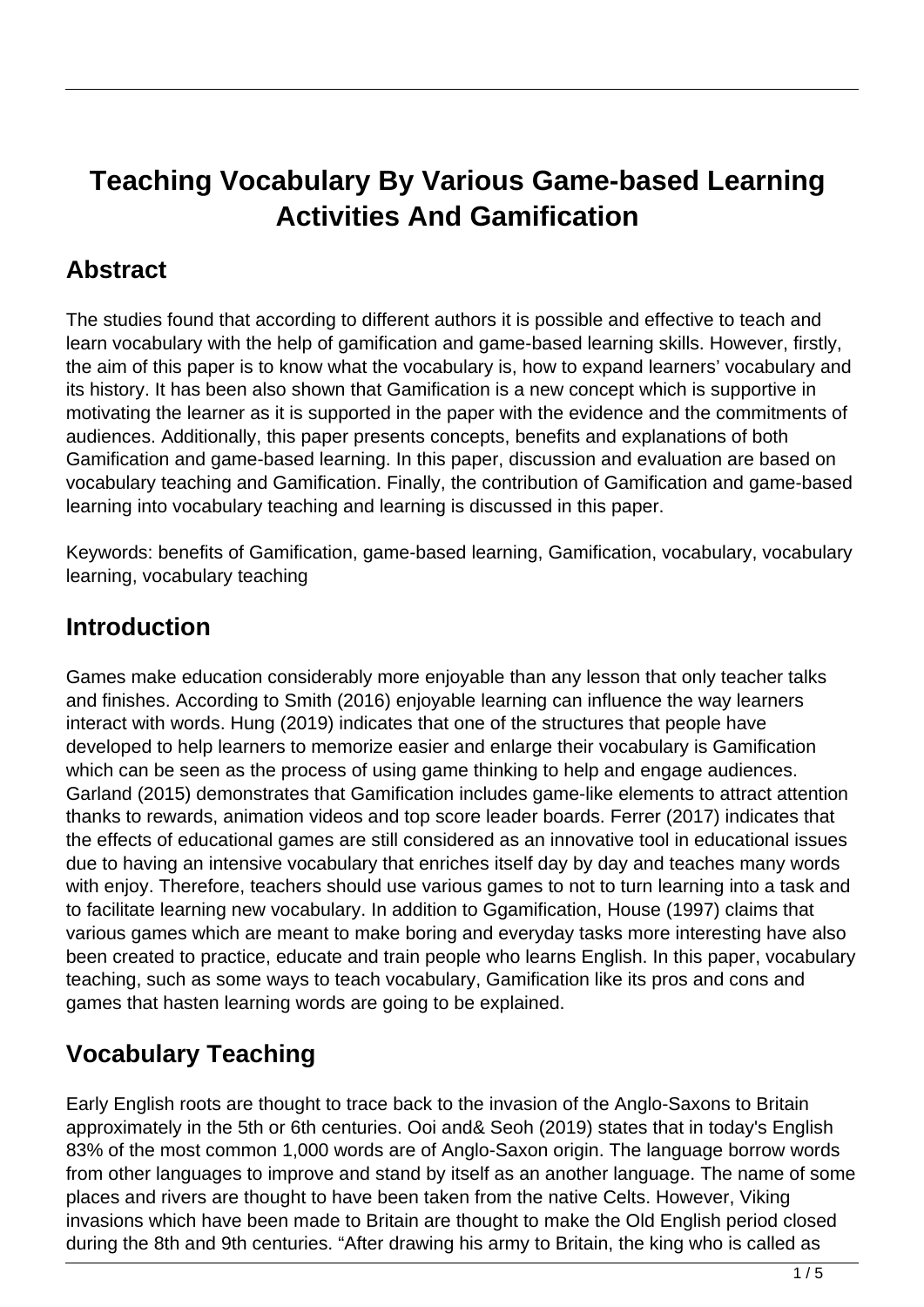William the Conqueror marked the transition to Middle English in 1066" (Ooi & Seoh, 2019, p. 54). Therefore, the Old French became the spoken language of the ruling classes and lower classes had spoken the Anglo-Saxon and some kept Celtic dialects. Although the Middle English gradually overthrew French and became the lingua franca, many words about medicine, art and literature are originally French. According to Ooi and& Seoh (2019), the Renaissance arrived to England in around 1500 with a burst of literary works being published in Early Modern English thanks to the developments in mass printing. It was only at this time that some initial consolidation was beginning to occur in the language's vocabulary. In brief, the creation of a new language had taken a long process due to the need of creating words and building vocabulary which does not seem easy.

According to Kingsley and& Hagen (2018) since the words effectuate phrases and they also contributes while creating clauses and sentences, it is possible to say that the more extensive vocabulary we have, the easier we can make a sentence. However, these steps may take long process, To shorten this process and hasten the process that helps learners during trying several ways which are going to help them in memorizing and learning those words., teachers prefer playing games today due to the attraction of those games. In a nutshell, the impact of learning new morphemes and words result with a better vocabulary reservoir thanks to the hierarchy.

"Approximately 70% learners are bad at remembering anything in education especially when it comes to memorizing the words" (Kingsley & Hagen, 2015, p. 18). Although some people advocate that the reason which hinders learners from memorizing is their own problems which are related to their family, themselves or many other issues. Learners who have written their notes to small piece of papers to see wherever they go and also have written a word more than two times to strength their memory were supported by their teachers in today's world thanks to this game-based learning and Gamification structures. Briefly, though the memorizing style changes, Gamification and game-based learning take place to make it better and hasten that process and steps.

#### **Gamification and Games**

Gamification is a way to use game elements to learn. "While teachers are using educational video games, 70% of teachers notice an increase in student engagement due to online video games" (Abrams & Walsh, 2014, p. 12). Learners who love competence spend their time playing a learning-based game because of reward system which is used in today's games. The reward system that includes badges and points also makes learners more competitive to each other. This is the way of having friends thanks to its wide social interaction network and team competitions that require students to collaborate on challenges. However, Ggamification has also negative effects. For instance, the time when learners expect to have the same outcomes, but can not meet their expectations make them feel frustrated and this causes to decrease of learners' attention span and focus to anything. They spend their time by sitting and playing those complex games all the way through which may take a lot of hours, before they fully understand the game and objectives. In brief, Gamification which can be seen as a new concept of vocabulary teaching may also have disadvantages sometimes because of its relation with the other devices and elements.

Game-based learning is another way of learning with enthusiasm and excitement. Despite the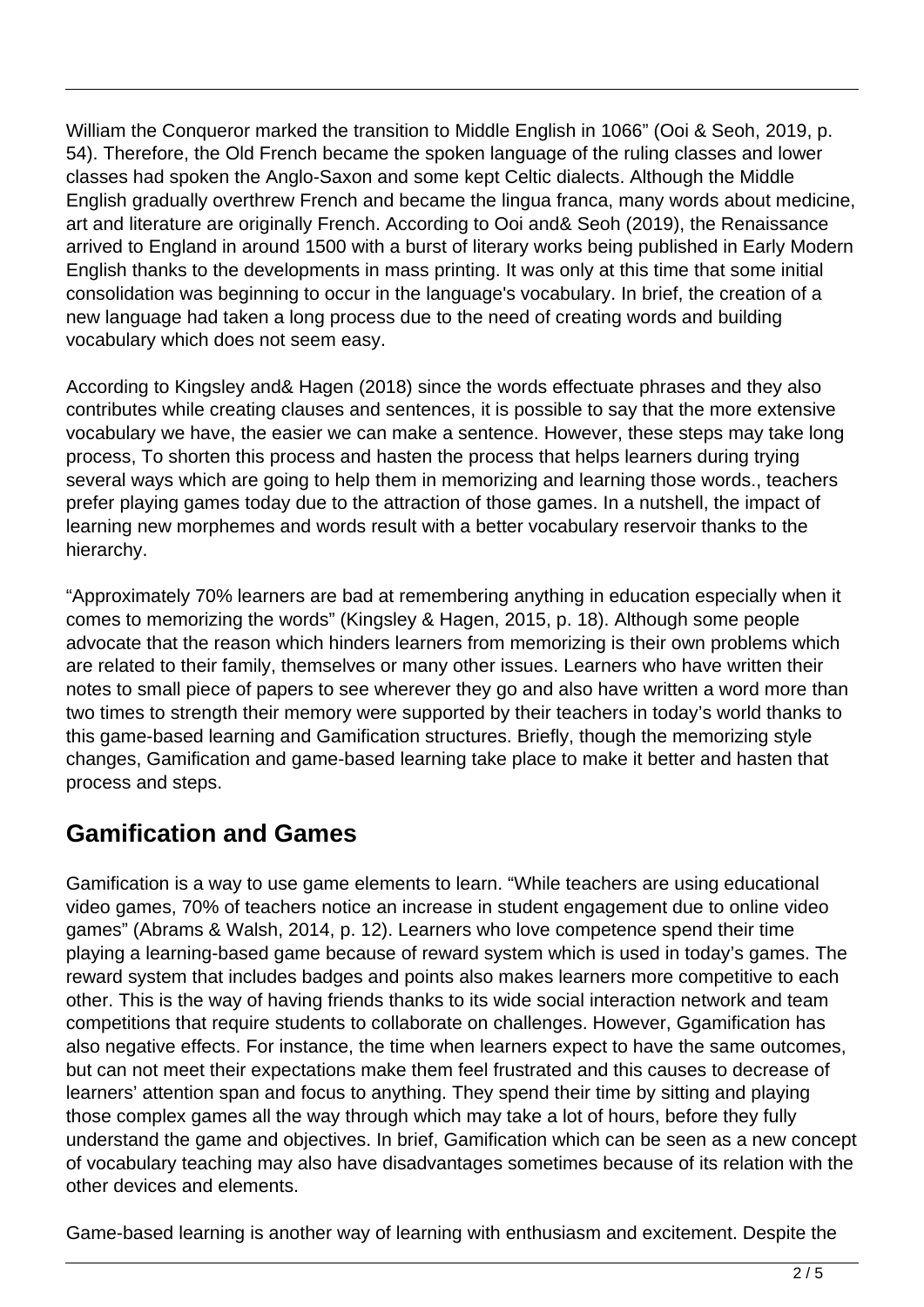fact that both game-based learning and Gamification are similarities, they also have differences. For instance, as Snezana, Nada and& Tr?po (2015) indicates that Gamification as a term was mentioned for the first time in 2008 while game-based learning which is a somewhat older phenomenon dates back from 1970's. In addition that Gamification utilizes game mechanics to transform the learning experience into a game, game based learning integrates games into the learning process to teach a specific skill or achieve a learning objective. Finally, Gamification in education is used as a way to increase the student's engagement and learning, however, gamebased learning is just a piece of Gamification. Briefly, we can say that they complete each other.

Having a bad day, lack of sleep, relationship problems, classes and so many reasons may cause learners' focus. Therefore, the skills and approaches help teacher to avoid learners' from losing their focus. Learners usually want to talk about different issues during classes because they lost their attention. Although this hard process fatigue the teacher, she should find some solutions. It can be said that numerous ways have been tried such as a short dialogue about daily issues, having a break time and not allowing learners to do something which were invalid solutions to get their attention back. Therefore, teachers started to prefer playing games to those activities which were supposed to be funny. As Karagiorgas and& Niemann (2017) states that learners especially almost 7-13 years old are tendt to lose their attention easier than older learners. Because expecting them to be mature is nonsensical due to their age. Hence, these games also make learners bored sometimes. That is why we need Gamification. After finding solution for learners not to get bored, Gamification is the another solution for them to not to get bored due to games. In brief, being anxious and having a competence make learner eager to find the answers and it also help them to focus in a short time. In brief, it is clear that Gamification does not make bored the learner bored.

As it was mentioned before this paragraph, games are helpers and Gamification helps to games. However, considering teachers' way of teaching vocabulary with benefiting from Gamification may also be not adequate. Due to this, teachers also try to explore new variety of games. According to Wu (2018) having many choices about the same subject is effective because, it helps learners to discover new words without intention thanks to all their different concepts such as the difficulty of a game, learners' understanding and colours of games. To shorten, learners have attracted thanks to those elements which help them memorizing and enlarging their vocabulary. The more games the teachers have, the more learners give attention. Briefly, seeing various ways make the learner open-minded and it makes everything much clear to be understood.

Online games which mean having quite a lot people from other countries or cities of a world who know different languages except a common language to communicate are essential in vocabulary learning. Online is a word that indicates a wide social network. Learners need to speak or send messages during playing games to their friends who are in the same team with them. Butler, Someya and& Fukuhara (2019) demonstrates that it is not knowing a language totally, but learning at least short idioms, phrases or words such as 'come', 'go', 'fire', 'good job', AFK (away from computer), brb (be right back) can be shown as examples. In brief, online games which are just a piece of vocabulary teaching also contribute a lot thanks to phrases and words that are almost known by every learner.

Board games have been searched in many scientific studies covering such research areas as memory, perception, decision making, problem-solving, motivation, intelligence, and neuroscience. According to Lodzikowski and& Jekiel (2019) in the ELT classroom, puzzle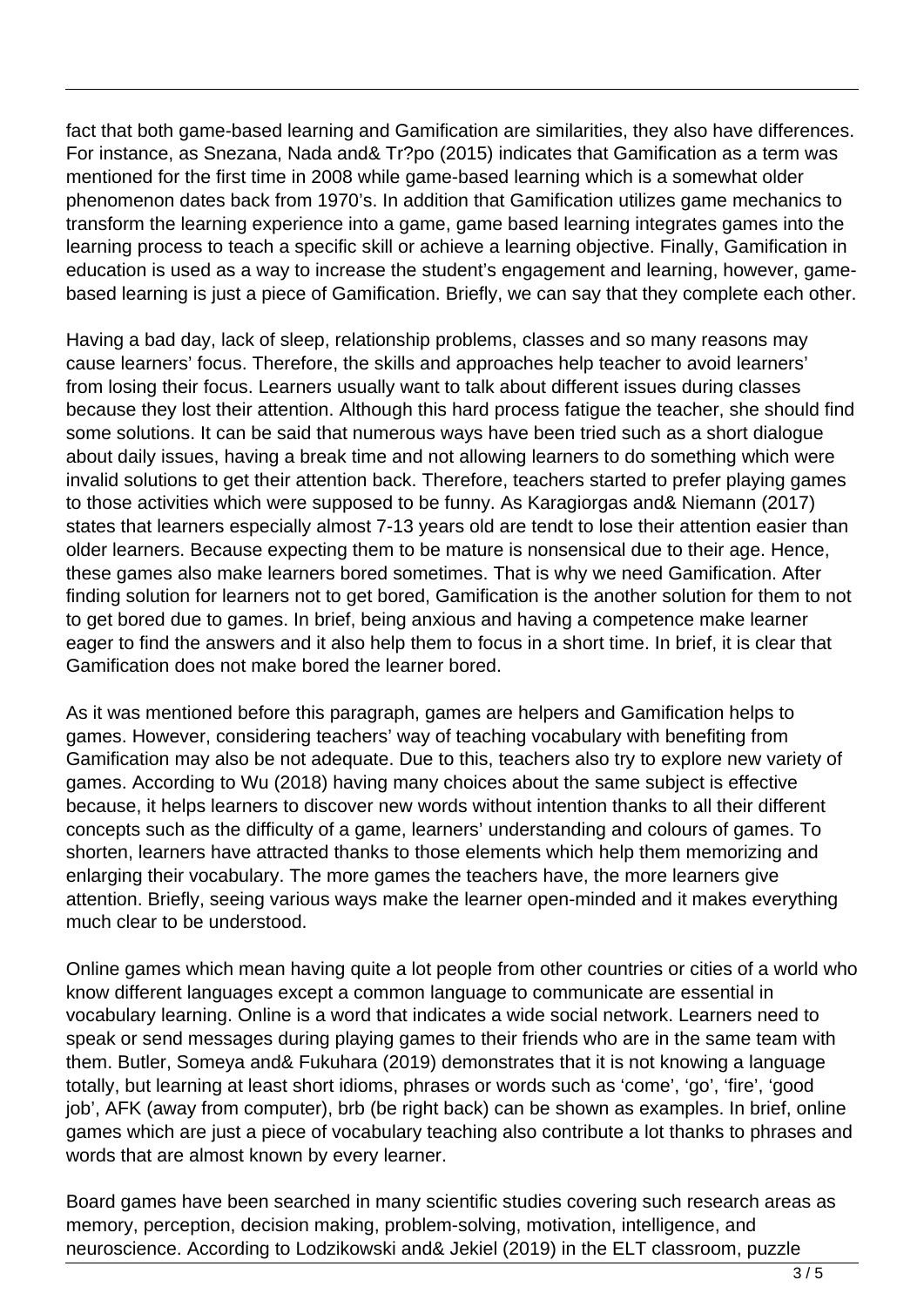logical techniques such as board games and word searches are used for reinforcing communicative skills and memory. Moreover, Hockly (2019) states that playing board games is a social experience that can boost the development of social and emotional skills. Additionally, since classroom engagement is partly based on peer interactions, playing board games may contribute to increase this engagement. A case study by Carleton and& Marzano (2010) showed that the use of board games in the classroom can significantly improve learners' comprehension and retention. This is probably because all phonetic games available on the market are aimed at either primary learners or beginner to intermediate learners of all ages. Briefly, board games also support and engage learners aware of how English speech sounds are produced, transcribed, and how they function in creating a word.

As Townsend (2009) indicates that card games are the last essential and effective technique. Teachers created a set of cards for each of the target words in language workshop. Each student would draw a card from a hat, and each card had a word, a definition, or a sentence (with a blank where the word would go). Students with a word card would have to find the students with the matching definition and sentence cards. Variations on these matching games created different challenges for students. For example, students sometimes had to find their groups in complete silence, and sometimes their cards were taped to their backs so that students had to help each other get into the right groups. Chesla (2004) indicates that games like these meet both adolescents' previously mentioned word-learning needs and social needs because the games allow for multiple exposures to words in multiple contexts, opportunities to practice word meanings, and opportunities for collaboration. In a nutshell, card games are one of the ways to teach and learn vocabulary in a effective way when it is also combined with Gamification and games.

## **Conclusion**

In conclusion, there are numerous ways of learning and teaching vocabulary with the help of games, strategy of game-based learning and gamification. Teachers who are familiar with know these techniques and use them during their classes are helpful towards their students. Games never get old due to the fact that we all have childish soul in our bodies. These games would be changed with teachers' or learners' imagination. Gamification engages learner to play game while playing a game makes learner happy. Therefore it is clear that these two should be used together. Learning is an educational activity, but making it an enjoyful educational activity is belong to us. Our brain loves seeing, hearing, learning with laughing a lot to a situation and much more statements. Therefore, play more, learn more.

## **References**

- 1. Christopher, G. (2015). Gamification and Implications for Second Language Education: A Meta Analysis. Unpublished master's thesis, St. Cloud State University, USA.
- 2. Diana, O., & Julia, L. K. S. (2019). Vocabulary Teaching: looking behind the world, ELT Journal, 50, 52-58.
- 3. Dianna, T. (2009). Gamification and game-based learning. Journal of Educational Technology Systems, 45, 499-519.
- 4. Dimitrios, N. K., & Shari, N. (2017). Building academic vocabulary in after-school settings: games for growth with middle school English-language learners. Journal of Adolescent & Adult Literacy, 53, 242-251.